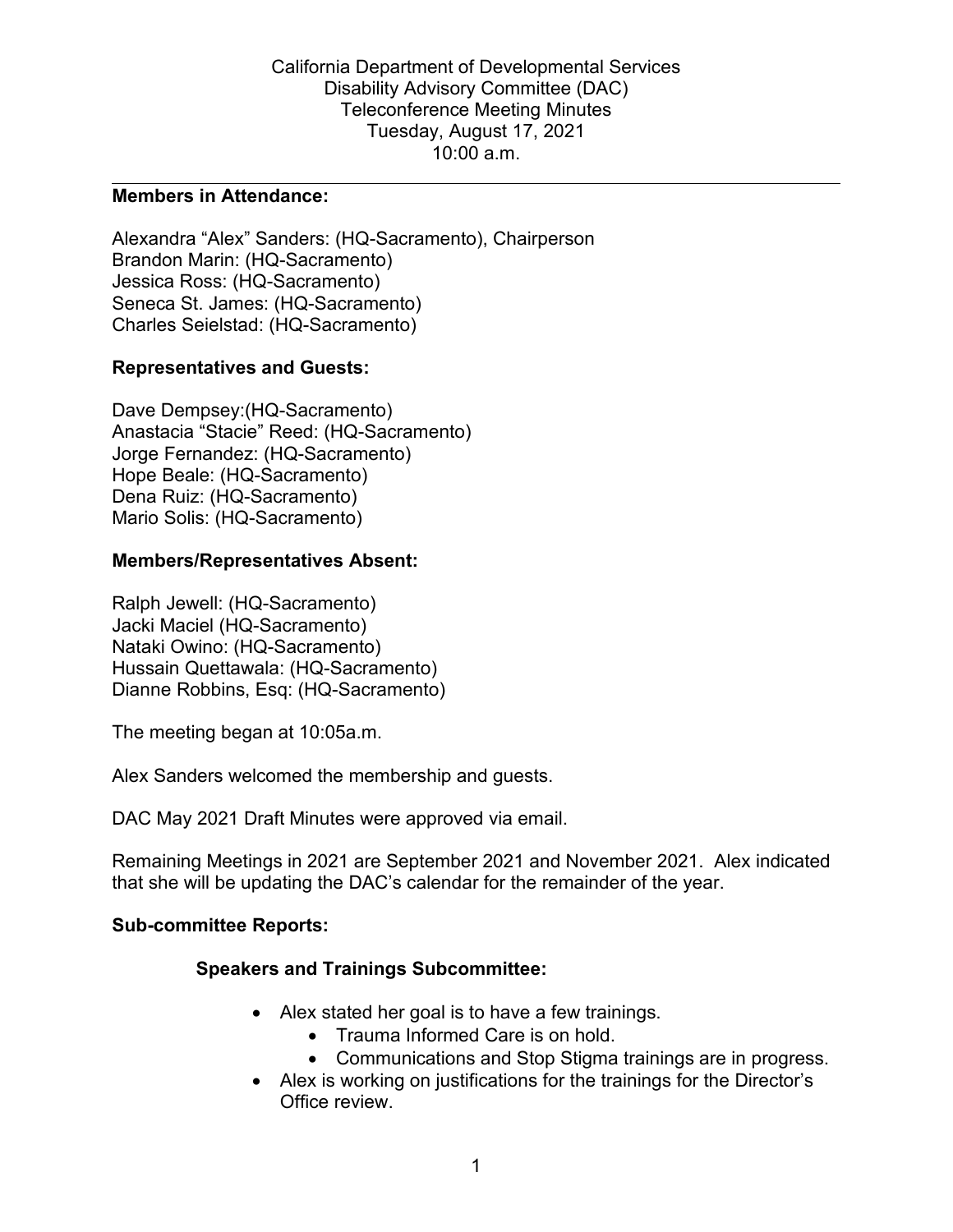- Jessica Ross suggested a training about complex Post Traumatic Stress Disorder, provided by Dr. Maureen Rubin.
- Alex mentioned that the Department of Rehabilitation (DOR) offers free trainings and would reach out to a DOR contact that she met through another training.

# **DAC Recruitment and Renewals**

- Alex indicated that she would obtain more information from the Information Technology Division about the recruitment video prior to the next meeting.
- Brandon Marin indicated interest in participating on recruitment video.
- Alex indicated that recruitment application has been updated. The recruitment letter and application were with the Director's Office for review.
- Alex is currently working with members whose memberships have recently expired.
- Alex thanked OHRAS for routing assistance with the Director's Office.
- Mario Solis suggested that the DAC should engage DDS employees working outside of headquarters. Alex indicated that she wanted to talk more about recruitment at the September 2021 DAC meeting.

# **Signage and Logo Subcommittee**:

• This Committee's projects are on hold.

# **Americans with Disabilities Act (ADA) Taskforce Subcommittee**

- Alex mentioned that the ADA Taskforce team toured the Allenby building in July 2021. A few issues were noted:
	- A door on the second floor did not have a hands-free ADA button.
	- All gender bathrooms do not have an ADA button and the doors are heavy.
- Charles Seielstad mentioned that the  $9<sup>th</sup>$  and 10<sup>th</sup> Floors stairwells could use an elevator chair for evacuations.
- Alex asked for volunteers to join ADA Taskforce team.

# **DDS DAC Homepage Subcommittee**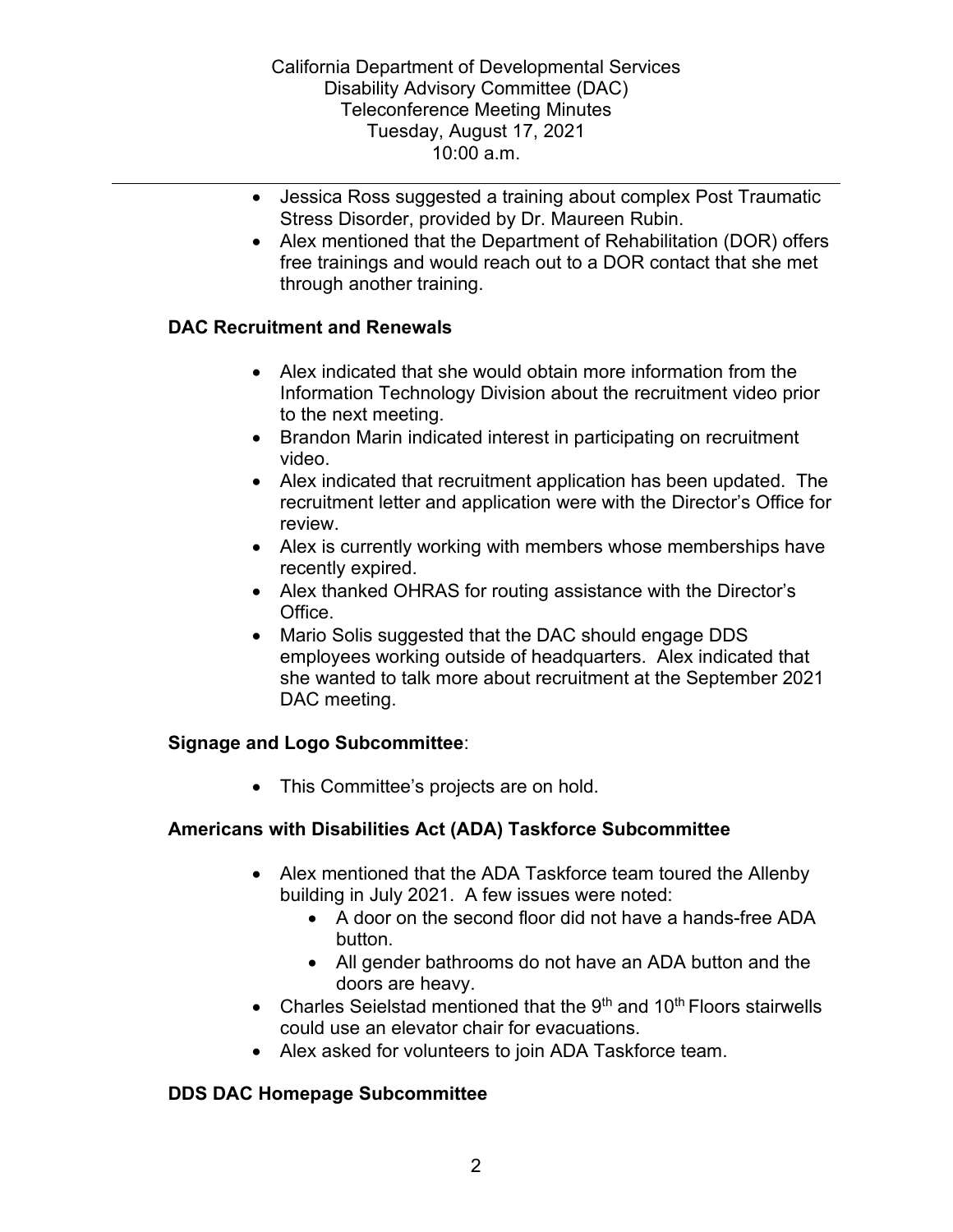- Alex mentioned the DAC Homepage is currently being updated, for example:
	- DAC Contact Roster.
	- Recruitment application and letter once approved by Director's Office.
	- Meeting calendar.

## **Annual By-Law Review Subcommittee:**

• Alex advised that the committee is done reviewing the last round of edits. It will then go back to Mario for a final review, to the membership for feedback, Legal, and then to the Director's Office for review and approval.

## **DDS CAC DAC Charter Subcommittee:**

• Alex indicated that the CAC will no longer be included in DDS' DAC meetings and activities due to their inactivity. However, work on the draft Memorandum of Understanding (MOU) template will continue in case another agency wishes to join DDS' DAC.

#### **SDAC Report**

- Alex mentioned Brandon has volunteered to be the SDAC representative for the DAC.
- The next SDAC meeting is in October 2021.

# **Presentation: Zoom Settings for Deaf and Hearing-Impaired Individuals**

- Alex mentioned that Brandon had some observations in relation to how Zoom is currently working for Deaf, Hard of Hearing, and/or Hearing-impaired individuals:
	- Access is not great.
	- 75% of meetings do not have closed captioning.
	- Multi-pinning for interpreters is helpful as two interpreters is better than one.
	- A training for Zoom settings would help in two ways:
		- **Make meetings friendlier to Deaf, Hard of Hearing,** and/or Hearing-impaired.
		- Identify what settings are needed to make Zoom usable for deaf/hard of hearing and even average users.